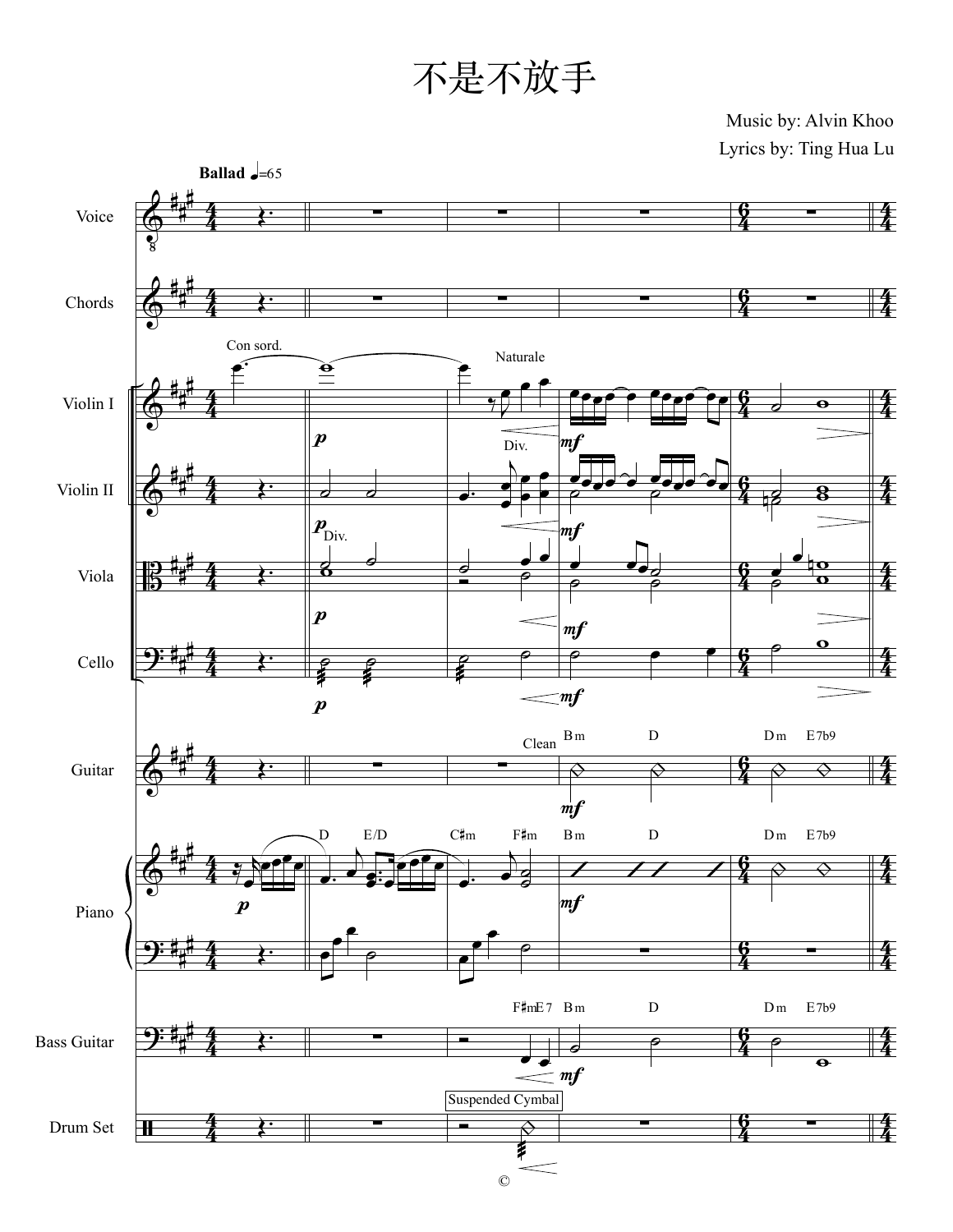

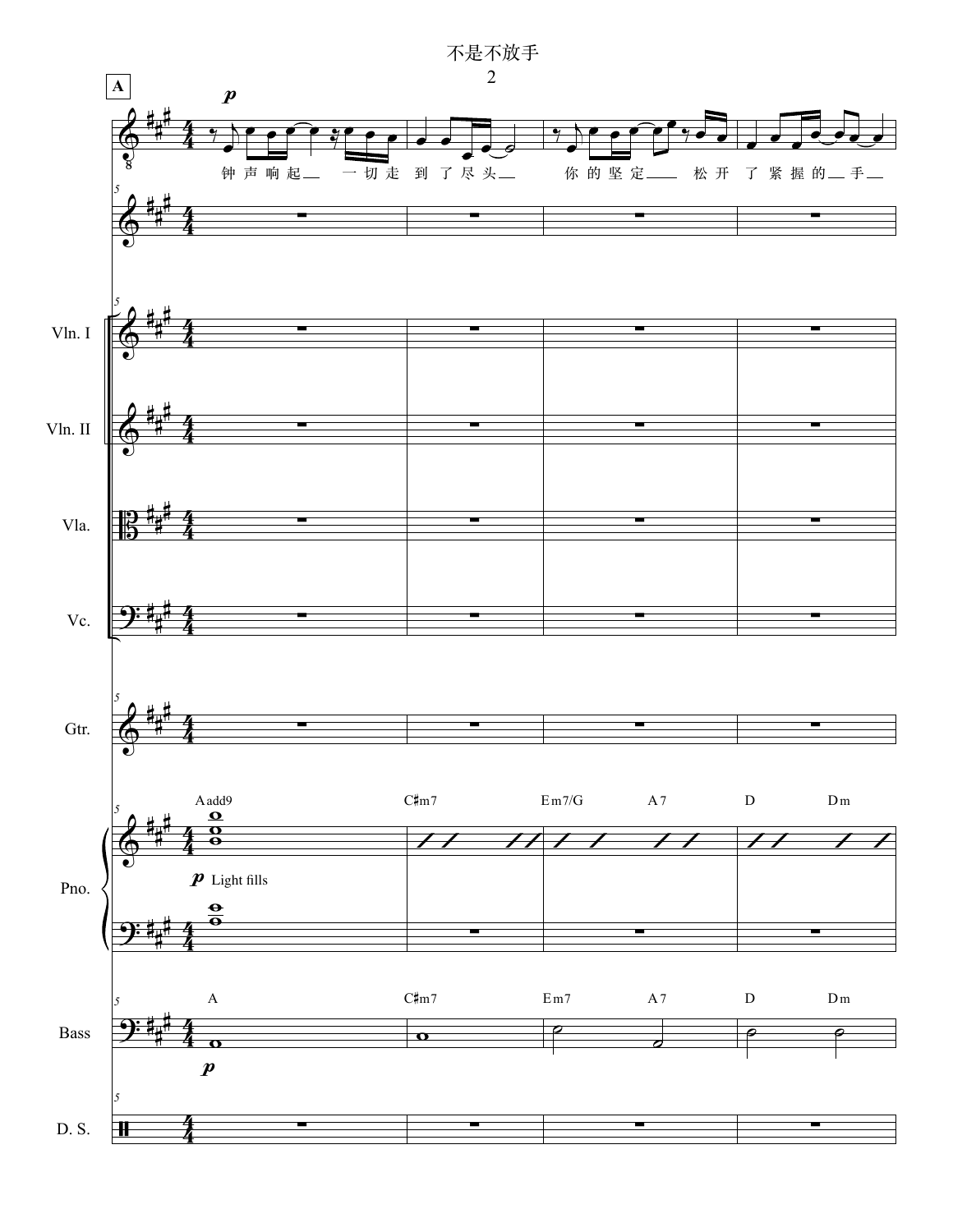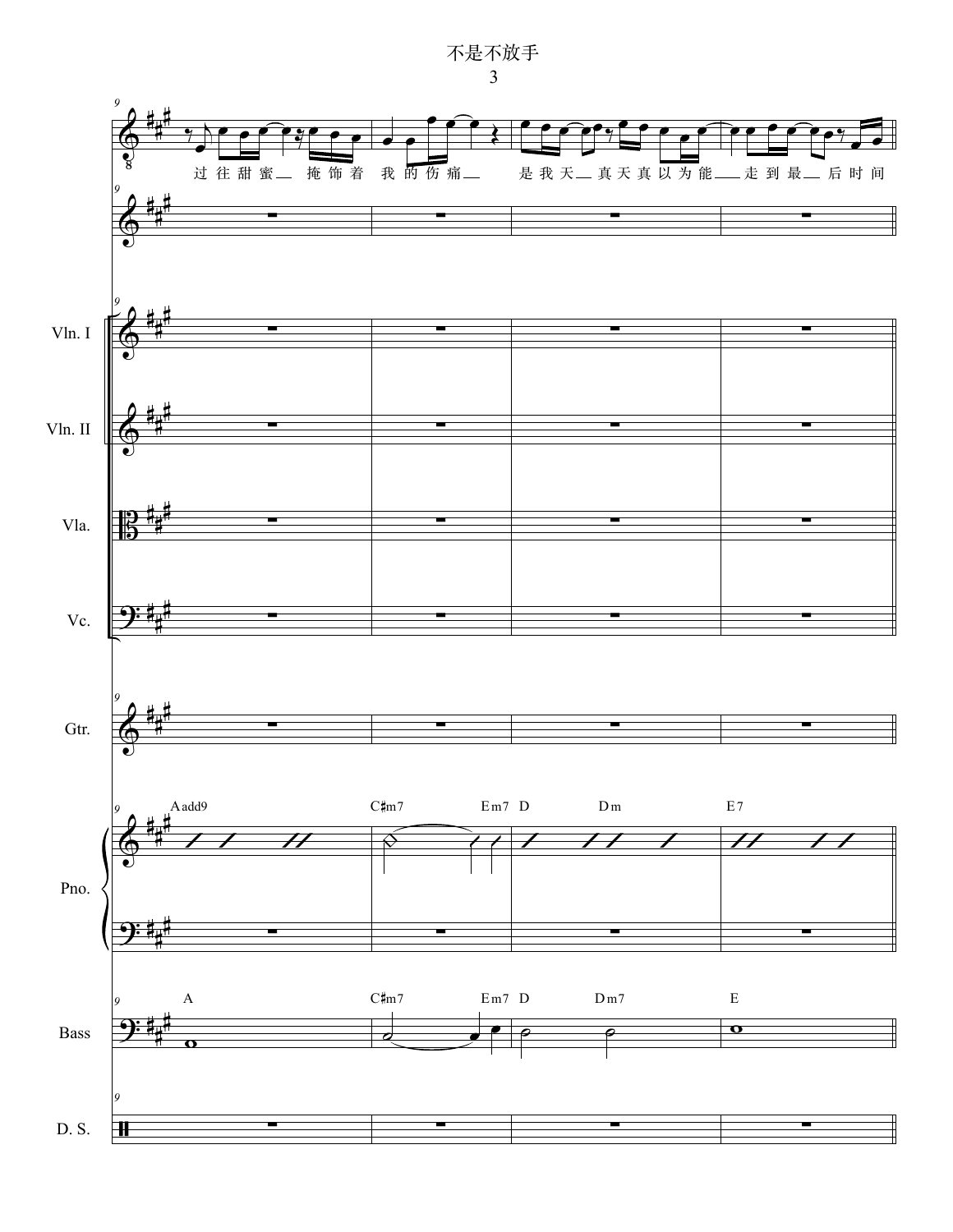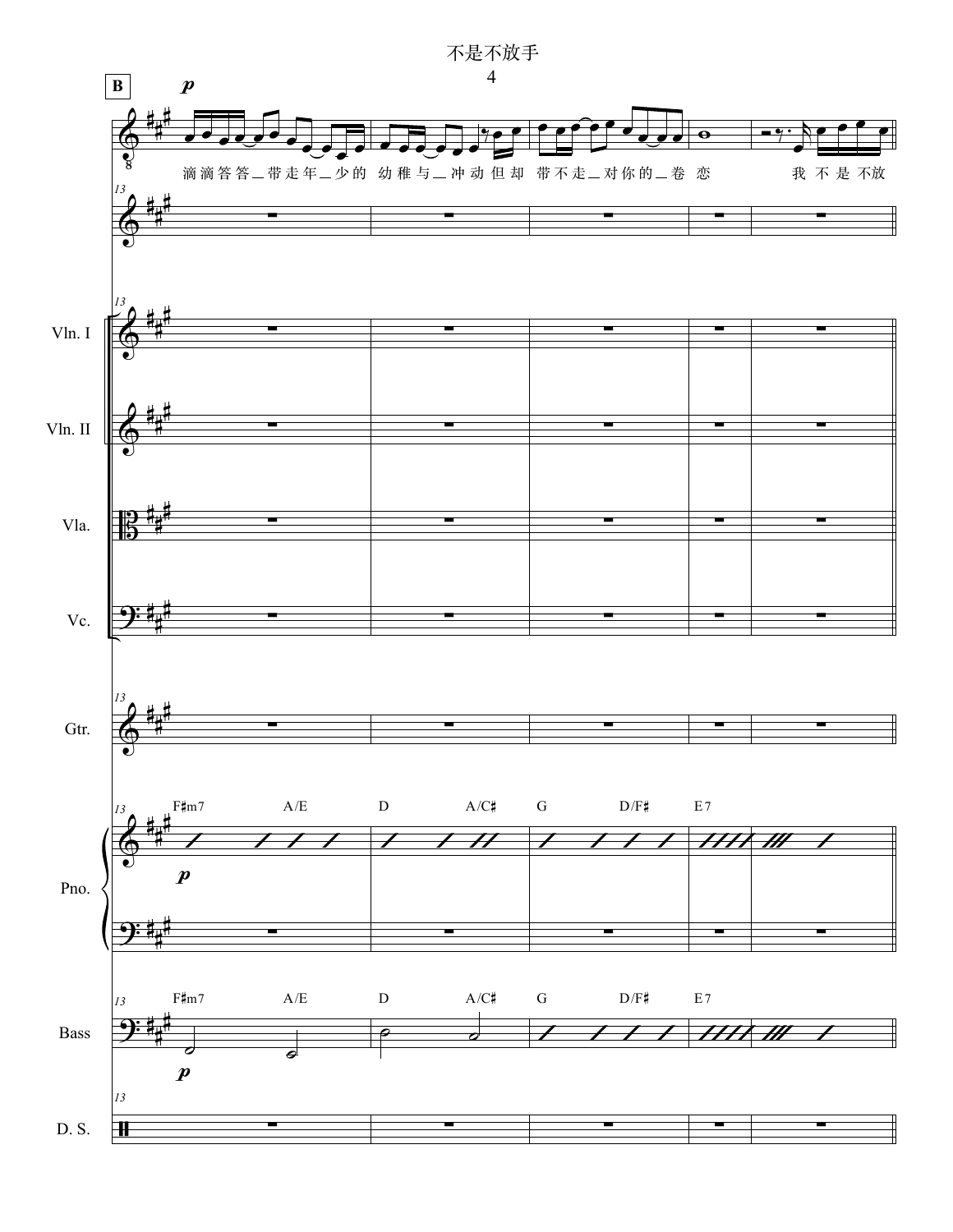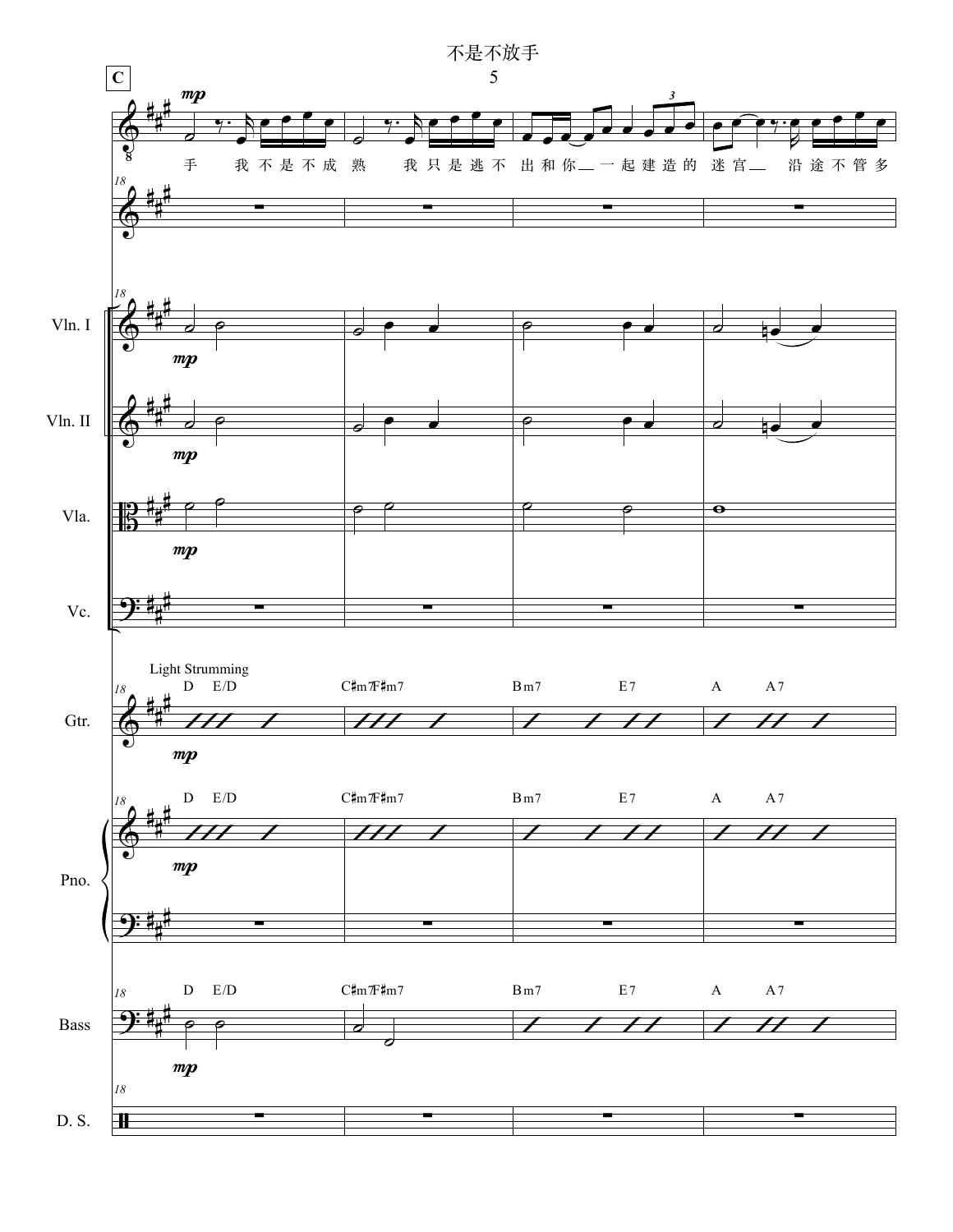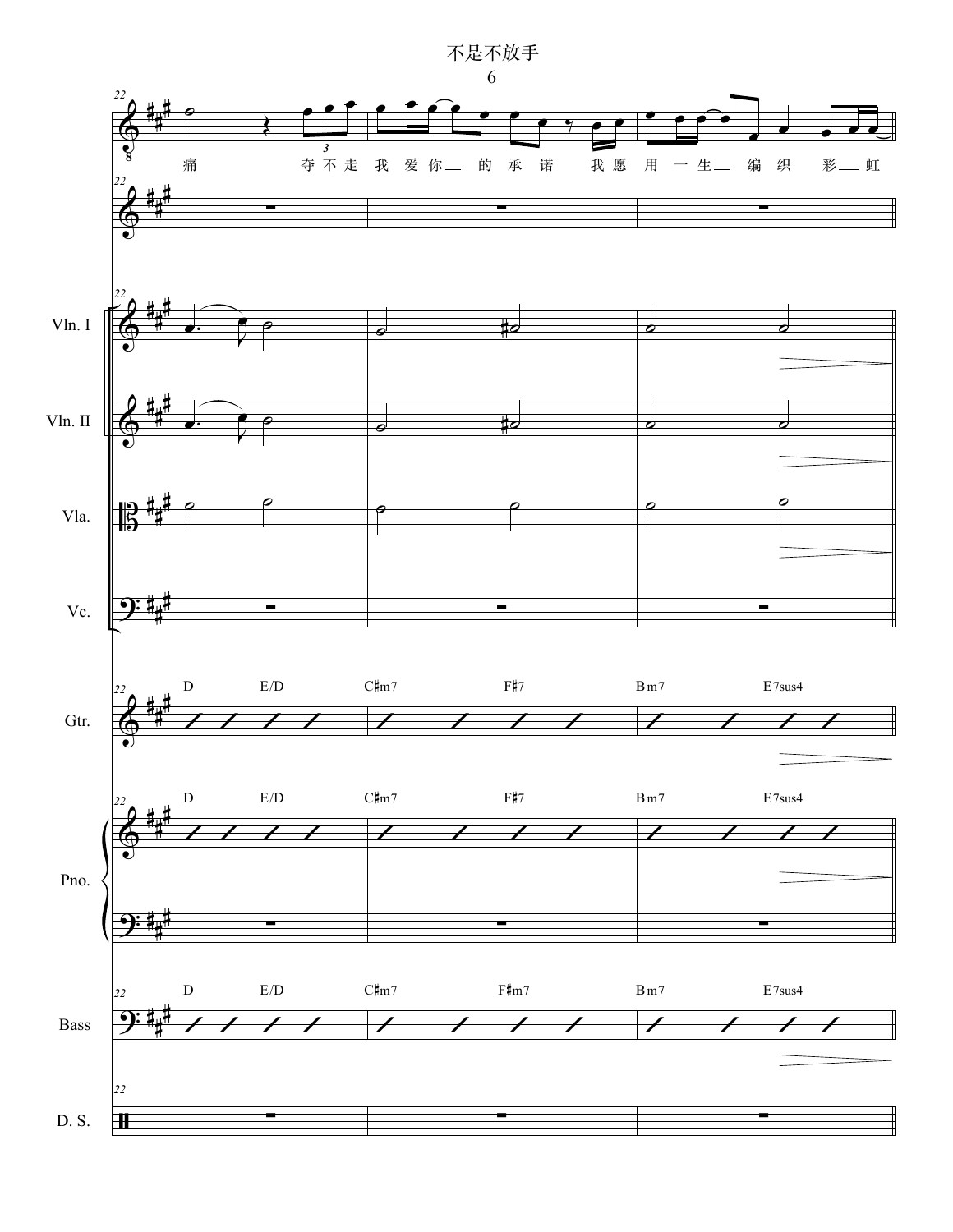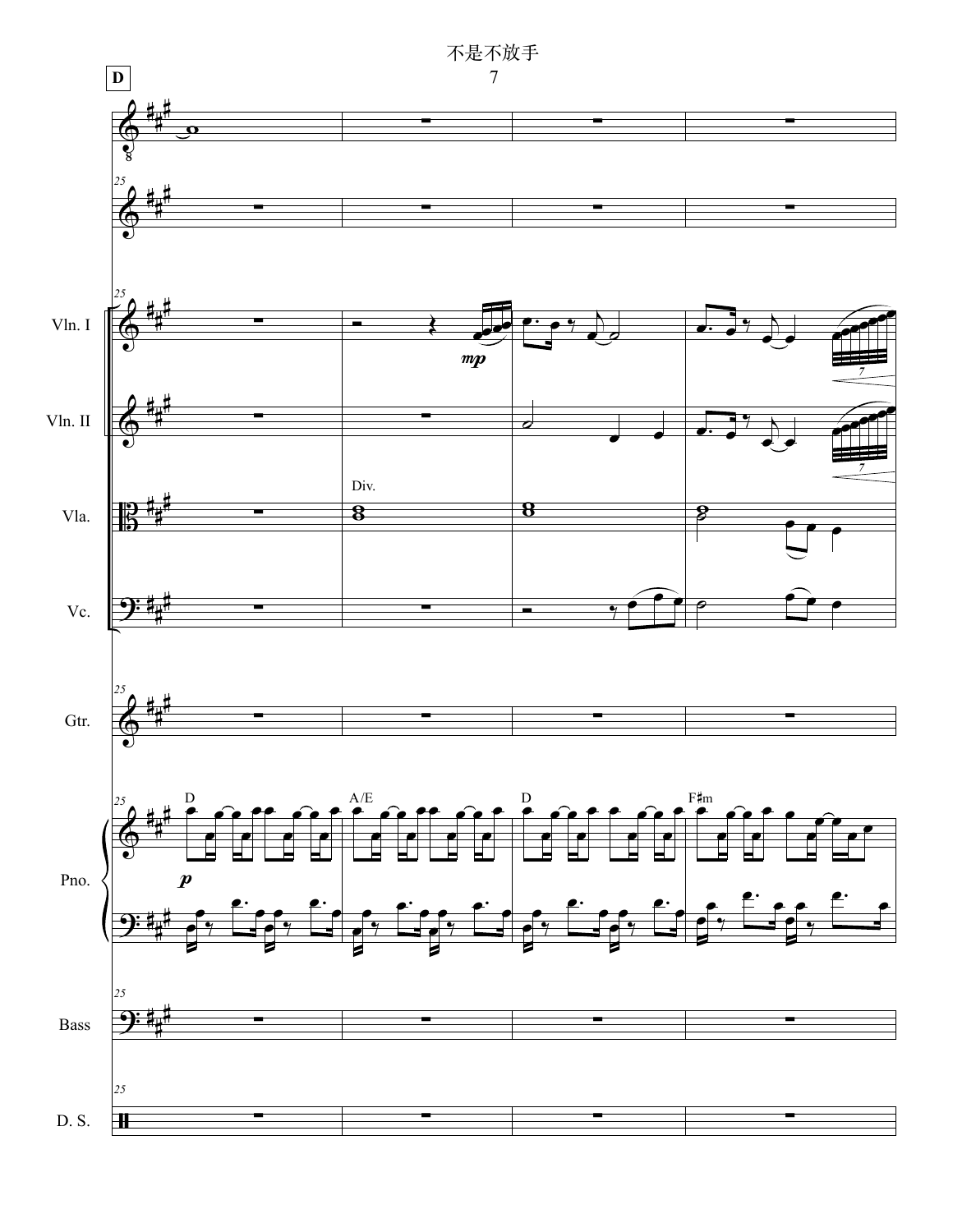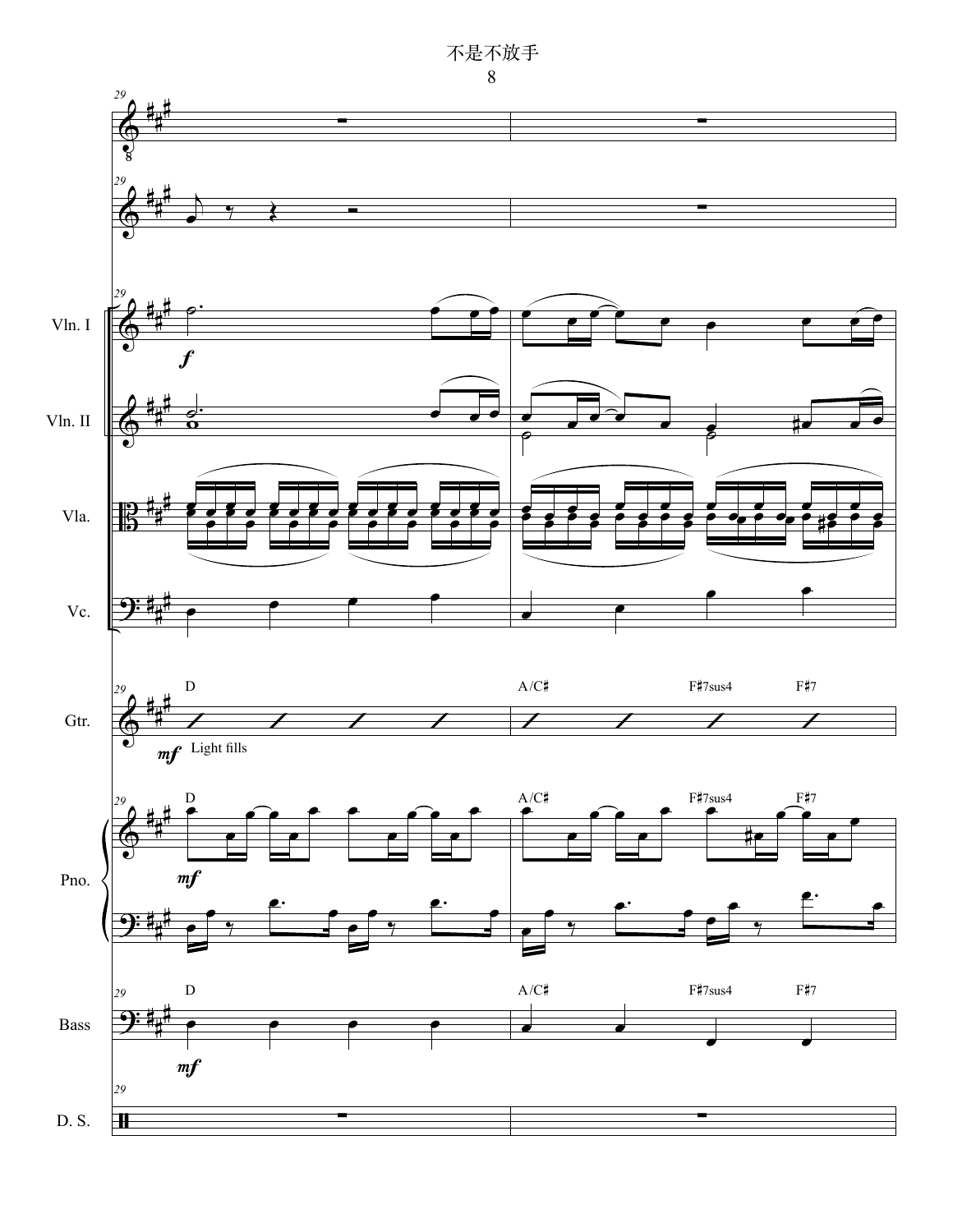不是不放手<br>9



 $m f$